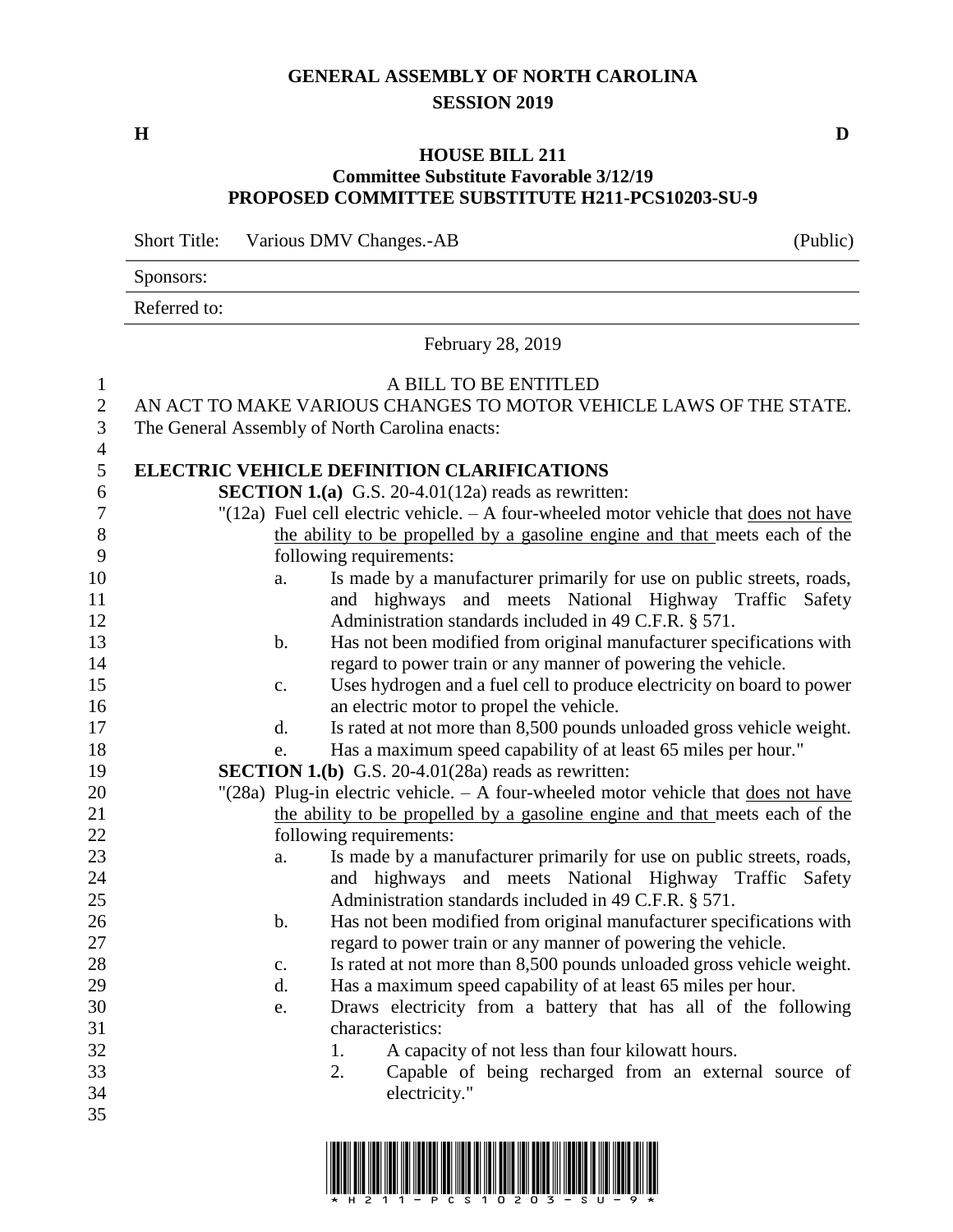|                | <b>General Assembly Of North Carolina</b> |                                                                                                | <b>Session 2019</b> |
|----------------|-------------------------------------------|------------------------------------------------------------------------------------------------|---------------------|
| 1              |                                           | <b>MOTOR VEHICLE REGISTRATION CARD SIGNATURE LINE REMOVAL</b>                                  |                     |
| $\overline{2}$ |                                           | <b>SECTION 2.</b> G.S. 20-57(b) reads as rewritten:                                            |                     |
| 3              | " $(b)$                                   | The registration card shall be delivered to the owner and shall contain upon the face          |                     |
| $\overline{4}$ |                                           | thereof the name and address of the owner, space for the owner's signature, the registration   |                     |
| 5              |                                           | number assigned to the vehicle, and a description of the vehicle as determined by the          |                     |
| 6              |                                           | Commissioner, provided that if there are more than two owners the Division may show only two   |                     |
| $\overline{7}$ |                                           | owners on the registration card and indicate that additional owners exist by placing after the |                     |
| $8\,$          |                                           | names listed "et al." An owner may obtain a copy of a registration card issued in the owner's  |                     |
| 9              |                                           | name by applying to the Division for a copy and paying the fee set in G.S. 20-85."             |                     |
| 10             |                                           |                                                                                                |                     |
| 11             |                                           | REMOTE CONVERSION OF FULL PROVISIONAL LICENSES                                                 |                     |
| 12             |                                           | <b>SECTION 3.(a)</b> G.S. 20-7(f)(1) reads as rewritten:                                       |                     |
| 13             | "(1)                                      | Duration of license for persons under age $18. - A$ full provisional license                   |                     |
| 14             |                                           | issued to a person under the age of 18 expires on the 60 days following the                    |                     |
| 15             |                                           | person's twenty-first birthday."                                                               |                     |
| 16             |                                           | <b>SECTION 3.(b)</b> G.S. 20-7(f)(6) reads as rewritten:                                       |                     |
| 17             | "(6)                                      | Remote renewal. renewal or conversion. - Subject to the following                              |                     |
| 18             |                                           | requirements and limitations, the Division may offer remote renewal of a                       |                     |
| 19             |                                           | drivers license or remote conversion of a full provisional license issued by the               |                     |
| 20             | Division:                                 |                                                                                                |                     |
| 21             | a.                                        | Requirements. - To be eligible for remote renewal or conversion under                          |                     |
| 22             |                                           | this subdivision, a person must meet all of the following requirements:                        |                     |
| 23             | 1.                                        | The license holder possesses either (i) a valid, unexpired valid                               |                     |
| 24             |                                           | Class C drivers license that was issued when the person was at                                 |                     |
| 25             |                                           | least 18 years old-license, or (ii) a valid full provisional license                           |                     |
| 26             |                                           | and is at least 18 years old at the time of the remote conversion.                             |                     |
| 27             | 2.                                        | The license holder's current license includes no restrictions                                  |                     |
| 28             |                                           | other than a restriction for corrective lenses.                                                |                     |
| 29             | 3.                                        | The license holder attests, in a manner designated by the                                      |                     |
| 30             |                                           | Division, that (i) the license holder is a resident of the State and                           |                     |
| 31             |                                           | currently resides at the address on the license to be renewed,                                 |                     |
| 32             |                                           | renewed or converted, (ii) the license holder's name as it                                     |                     |
| 33             |                                           | appears on the license to be renewed or converted has not                                      |                     |
| 34             |                                           | changed, and (iii) all other information required by the                                       |                     |
| 35             |                                           | Division for an in-person renewal under this Article has been                                  |                     |
| 36             |                                           | provided completely and truthfully. If the license holder does                                 |                     |
| 37             |                                           | not currently reside at the address on the license to be renewed                               |                     |
| 38             |                                           | or converted, the license holder may comply with the address                                   |                     |
| 39             |                                           | requirement of this sub-sub-subdivision by providing the                                       |                     |
| 40             |                                           | address at which the license holder resides at the time of the                                 |                     |
| 41             |                                           | remote renewal or conversion request.                                                          |                     |
| 42             | 4.                                        | The For a remote renewal, the most recent renewal was an                                       |                     |
| 43             |                                           | in-person renewal and not a remote renewal under this                                          |                     |
| 44             |                                           | subdivision.                                                                                   |                     |
| 45             | 5.                                        | The license holder is otherwise eligible for renewal or                                        |                     |
| 46             |                                           | conversion under this subsection.                                                              |                     |
| 47             | b.                                        | Waiver of requirements. $-$ When renewing or converting a drivers                              |                     |
| 48             |                                           | license pursuant to this subdivision, the Division may waive the                               |                     |
| 49             |                                           | examination and photograph that would otherwise be required for the                            |                     |
| 50             |                                           | renewal.renewal or conversion.                                                                 |                     |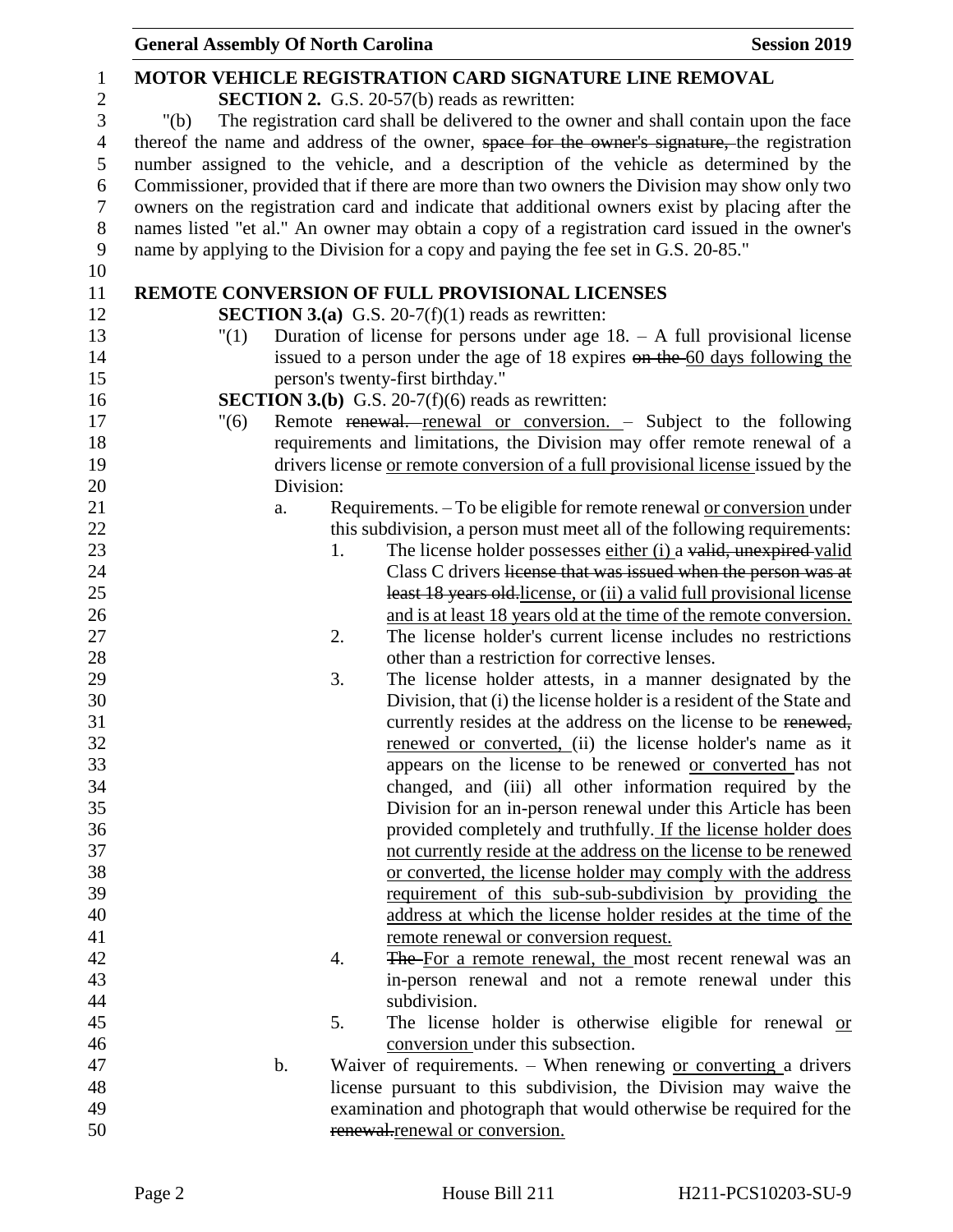|                     |     | <b>General Assembly Of North Carolina</b>                                                                                                                                                                                                                                                                                                                                                                                                                                                                                                                                                                                                                                                                                                                                                                                                                                                                                                                                                                                                                                          | <b>Session 2019</b> |
|---------------------|-----|------------------------------------------------------------------------------------------------------------------------------------------------------------------------------------------------------------------------------------------------------------------------------------------------------------------------------------------------------------------------------------------------------------------------------------------------------------------------------------------------------------------------------------------------------------------------------------------------------------------------------------------------------------------------------------------------------------------------------------------------------------------------------------------------------------------------------------------------------------------------------------------------------------------------------------------------------------------------------------------------------------------------------------------------------------------------------------|---------------------|
|                     |     | Duration of remote renewal. renewal or conversion. - A renewed<br>$C_{\bullet}$<br>drivers license issued to a person by remote renewal or conversion<br>under this subdivision expires according to the following schedule:<br>For a person at least 18 years old but less than 66 years old, on<br>1.<br>the birthday of the licensee in the eighth year after issuance.<br>2.<br>For a person at least 66 years old, on the birthday of the<br>licensee in the fifth year after issuance.<br>Rules. – The Division shall adopt rules to implement this subdivision.<br>d.<br>Federal law. - Nothing in this subdivision shall be construed to<br>e.<br>supersede any more restrictive provisions for renewal or conversion of<br>drivers licenses prescribed by federal law or regulation.<br>f.<br>Definition. – For purposes of this subdivision, "remote renewal"<br>renewal or conversion" means renewal of a drivers license or<br>conversion of a full provisional license by mail, telephone, electronic<br>device, or other secure means approved by the Commissioner." |                     |
| <b>LIABILITY</b>    |     | <b>INSURANCE</b><br><b>LAPSE</b><br><b>WAIVER</b><br><b>FOR</b><br><b>PENALTY</b>                                                                                                                                                                                                                                                                                                                                                                                                                                                                                                                                                                                                                                                                                                                                                                                                                                                                                                                                                                                                  | <b>VEHICLES</b>     |
|                     |     | SUBSEQUENTLY REGISTERED OUT-OF-STATE                                                                                                                                                                                                                                                                                                                                                                                                                                                                                                                                                                                                                                                                                                                                                                                                                                                                                                                                                                                                                                               |                     |
|                     |     | <b>SECTION 4.</b> G.S. 20-311 is amended by adding a new subsection to read:                                                                                                                                                                                                                                                                                                                                                                                                                                                                                                                                                                                                                                                                                                                                                                                                                                                                                                                                                                                                       |                     |
|                     |     | "(g1) Out-of-State Waiver. – Notwithstanding the penalty and restoration fee provisions of                                                                                                                                                                                                                                                                                                                                                                                                                                                                                                                                                                                                                                                                                                                                                                                                                                                                                                                                                                                         |                     |
|                     |     | this section, any monetary penalty or restoration fee shall be waived for any person who meets                                                                                                                                                                                                                                                                                                                                                                                                                                                                                                                                                                                                                                                                                                                                                                                                                                                                                                                                                                                     |                     |
|                     |     | all of the following requirements:                                                                                                                                                                                                                                                                                                                                                                                                                                                                                                                                                                                                                                                                                                                                                                                                                                                                                                                                                                                                                                                 |                     |
|                     | (1) | The owner has become a resident of another state and has registered the                                                                                                                                                                                                                                                                                                                                                                                                                                                                                                                                                                                                                                                                                                                                                                                                                                                                                                                                                                                                            |                     |
|                     |     | owner's vehicle in that state within 30 days of the cancellation or expiration                                                                                                                                                                                                                                                                                                                                                                                                                                                                                                                                                                                                                                                                                                                                                                                                                                                                                                                                                                                                     |                     |
|                     |     | of the owner's North Carolina motor vehicle liability policy.                                                                                                                                                                                                                                                                                                                                                                                                                                                                                                                                                                                                                                                                                                                                                                                                                                                                                                                                                                                                                      |                     |
|                     | (2) | The owner has submitted a copy of their current out-of-state registration card                                                                                                                                                                                                                                                                                                                                                                                                                                                                                                                                                                                                                                                                                                                                                                                                                                                                                                                                                                                                     |                     |
|                     |     | to the Division.                                                                                                                                                                                                                                                                                                                                                                                                                                                                                                                                                                                                                                                                                                                                                                                                                                                                                                                                                                                                                                                                   |                     |
|                     | (3) | The owner has returned the North Carolina registration plate or has submitted                                                                                                                                                                                                                                                                                                                                                                                                                                                                                                                                                                                                                                                                                                                                                                                                                                                                                                                                                                                                      |                     |
|                     |     | an affidavit indicating that the North Carolina registration plate has been lost,                                                                                                                                                                                                                                                                                                                                                                                                                                                                                                                                                                                                                                                                                                                                                                                                                                                                                                                                                                                                  |                     |
|                     |     | stolen, or destroyed."                                                                                                                                                                                                                                                                                                                                                                                                                                                                                                                                                                                                                                                                                                                                                                                                                                                                                                                                                                                                                                                             |                     |
|                     |     |                                                                                                                                                                                                                                                                                                                                                                                                                                                                                                                                                                                                                                                                                                                                                                                                                                                                                                                                                                                                                                                                                    |                     |
|                     |     | LICENSE PLATE REFLECTIVITY STANDARDS                                                                                                                                                                                                                                                                                                                                                                                                                                                                                                                                                                                                                                                                                                                                                                                                                                                                                                                                                                                                                                               |                     |
|                     |     | <b>SECTION 5.(a)</b> G.S. 20-63.1 reads as rewritten:                                                                                                                                                                                                                                                                                                                                                                                                                                                                                                                                                                                                                                                                                                                                                                                                                                                                                                                                                                                                                              |                     |
|                     |     | "§ 20-63.1. Division may shall cause plates to be reflectorized.                                                                                                                                                                                                                                                                                                                                                                                                                                                                                                                                                                                                                                                                                                                                                                                                                                                                                                                                                                                                                   |                     |
| (a)                 |     | Registration Plate Standards. - The Division of Motor Vehicles is hereby authorized                                                                                                                                                                                                                                                                                                                                                                                                                                                                                                                                                                                                                                                                                                                                                                                                                                                                                                                                                                                                |                     |
|                     |     | to cause vehicle license plates for 1968 and future years to be completely treated with                                                                                                                                                                                                                                                                                                                                                                                                                                                                                                                                                                                                                                                                                                                                                                                                                                                                                                                                                                                            |                     |
|                     |     | reflectorized materials designed to increase visibility and legibility of license plates at                                                                                                                                                                                                                                                                                                                                                                                                                                                                                                                                                                                                                                                                                                                                                                                                                                                                                                                                                                                        |                     |
|                     |     | night. Registration plates shall meet all of the following requirements:                                                                                                                                                                                                                                                                                                                                                                                                                                                                                                                                                                                                                                                                                                                                                                                                                                                                                                                                                                                                           |                     |
|                     | (1) | Fully retroreflective and conform to all of the following values based on 0.2/-4                                                                                                                                                                                                                                                                                                                                                                                                                                                                                                                                                                                                                                                                                                                                                                                                                                                                                                                                                                                                   |                     |
|                     |     | degree observation and entrance angles and ISO 7591 weathering methods:                                                                                                                                                                                                                                                                                                                                                                                                                                                                                                                                                                                                                                                                                                                                                                                                                                                                                                                                                                                                            |                     |
|                     |     | <u>An initial coefficient reflectivity value of greater than 150 cd.lx-<math>\frac{1}{2}</math>.m-<math>\frac{2}{2}</math>.</u><br><u>a.</u>                                                                                                                                                                                                                                                                                                                                                                                                                                                                                                                                                                                                                                                                                                                                                                                                                                                                                                                                       |                     |
|                     |     | A retained coefficient reflectivity value of greater than $54 \text{ cd}.\text{lx}^{-1}.\text{m}^{-2}$ .<br><u>b.</u>                                                                                                                                                                                                                                                                                                                                                                                                                                                                                                                                                                                                                                                                                                                                                                                                                                                                                                                                                              |                     |
|                     |     | An initial white luminance factor of greater than 0.55.<br>$rac{c}{d}$                                                                                                                                                                                                                                                                                                                                                                                                                                                                                                                                                                                                                                                                                                                                                                                                                                                                                                                                                                                                             |                     |
|                     |     | A retained white luminance factor of greater than 0.45.                                                                                                                                                                                                                                                                                                                                                                                                                                                                                                                                                                                                                                                                                                                                                                                                                                                                                                                                                                                                                            |                     |
|                     | (2) | Constructed with all of the following:                                                                                                                                                                                                                                                                                                                                                                                                                                                                                                                                                                                                                                                                                                                                                                                                                                                                                                                                                                                                                                             |                     |
|                     |     | Prismatic sheeting.<br><u>a.</u>                                                                                                                                                                                                                                                                                                                                                                                                                                                                                                                                                                                                                                                                                                                                                                                                                                                                                                                                                                                                                                                   |                     |
|                     |     | Aluminum plates tempered to a hardness and thickness of .027 inches<br><u>b.</u>                                                                                                                                                                                                                                                                                                                                                                                                                                                                                                                                                                                                                                                                                                                                                                                                                                                                                                                                                                                                   |                     |
|                     |     | $(+/- .002$ inches).                                                                                                                                                                                                                                                                                                                                                                                                                                                                                                                                                                                                                                                                                                                                                                                                                                                                                                                                                                                                                                                               |                     |
|                     |     | Security features embedded into the sheeting.<br>$\underline{c}$ .                                                                                                                                                                                                                                                                                                                                                                                                                                                                                                                                                                                                                                                                                                                                                                                                                                                                                                                                                                                                                 |                     |
| (b)                 |     | <u> Registration Plate Mandatory Replacement. – All registration plates shall be replaced</u>                                                                                                                                                                                                                                                                                                                                                                                                                                                                                                                                                                                                                                                                                                                                                                                                                                                                                                                                                                                      |                     |
| every seven years." |     |                                                                                                                                                                                                                                                                                                                                                                                                                                                                                                                                                                                                                                                                                                                                                                                                                                                                                                                                                                                                                                                                                    |                     |